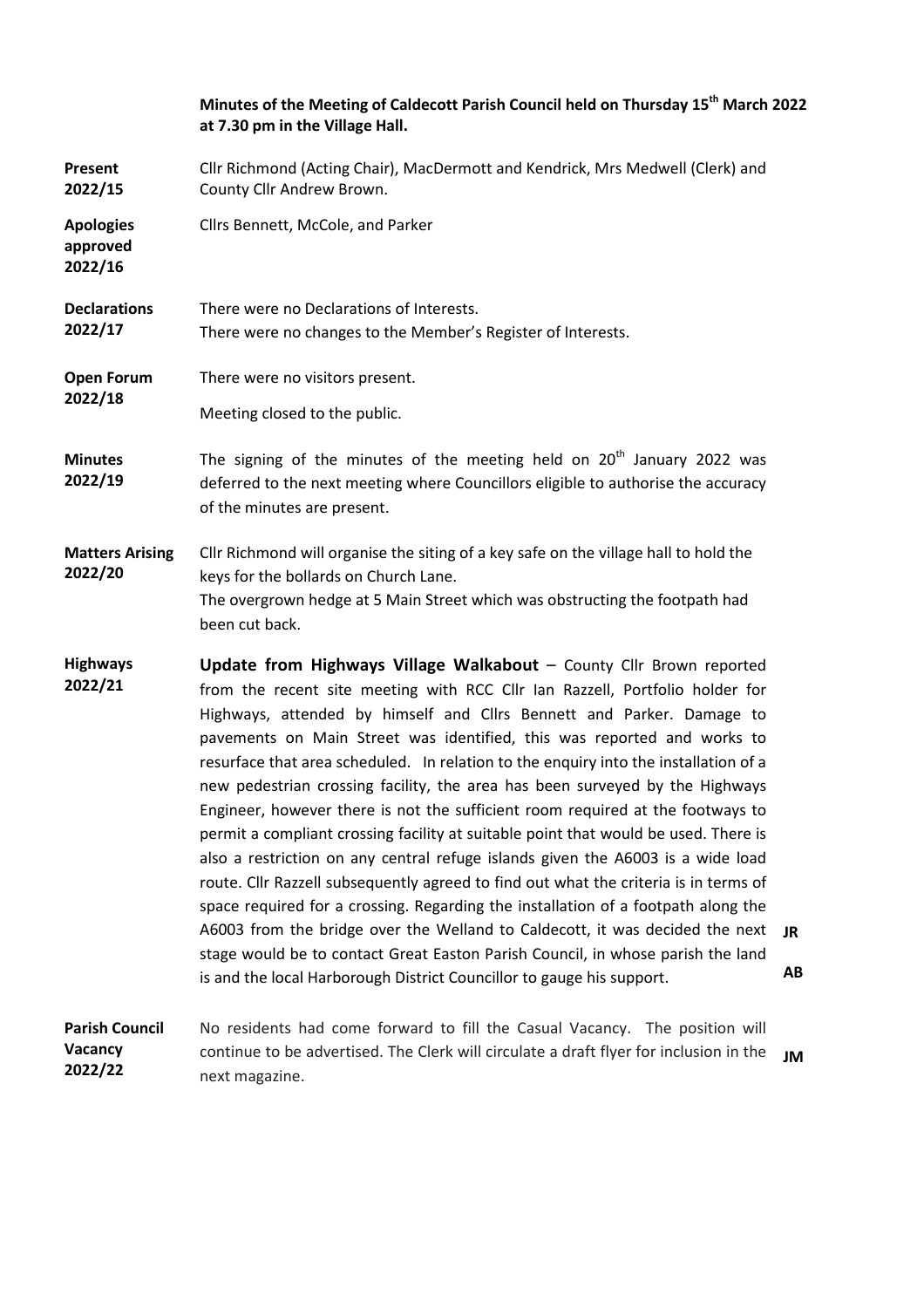| <b>Children's Play</b><br>Park<br>2022/23 | Routine Inspection - Cllr McDermott will follow up on the damaged mechanism<br>on the zip line with the suppliers.                                                                                                                                                                                                                                                           |                                                                                                                                                                                                                                                                                                                                            | AM |
|-------------------------------------------|------------------------------------------------------------------------------------------------------------------------------------------------------------------------------------------------------------------------------------------------------------------------------------------------------------------------------------------------------------------------------|--------------------------------------------------------------------------------------------------------------------------------------------------------------------------------------------------------------------------------------------------------------------------------------------------------------------------------------------|----|
|                                           | fulfil the terms of the FCC grant and expressed its thanks.<br>padlocks to secure them at a total of £183.81                                                                                                                                                                                                                                                                 | Tree Planting - The Council was pleased to note that Jo's Garden Care had<br>planted the three replacement trees, including one he had donated, required to<br>The Council approved the purchase of 10 slow-release watering bags and 10                                                                                                   |    |
|                                           | Proposed Cllr MacDermott                                                                                                                                                                                                                                                                                                                                                     | Seconded Cllr Kendrick                                                                                                                                                                                                                                                                                                                     |    |
|                                           | park had not been emptied recently - the clerk will pursue with BIFFA.                                                                                                                                                                                                                                                                                                       | Dog Fouling - Feedback from residents had been received following the 'dog<br>fouling' flyer circulated around the village. It was felt that some of the culprits<br>were those living outside the village. The Council will continue to monitor and<br>look at putting in a second dog bin if necessary. It was noted that the bin in the | JM |
|                                           | of £1,300 included the cost of the skip.                                                                                                                                                                                                                                                                                                                                     | Pinfold Wall - Cllr MacDermott will contact the contractor with regards to<br>starting the repair to the Pinfold Wall. He will confirm whether the quoted price                                                                                                                                                                            | ΑM |
| <b>Specific Items</b><br>2022/24          | the beginning of April to discuss the planning of the event further.                                                                                                                                                                                                                                                                                                         | Queens' Platinum Jubilee 2022 - Cllr Richmond advised that a 'Street Party' to<br>celebrate the Queen's Platinum Jubilee was planned for Sunday 4 <sup>th</sup> June.<br>Volunteers to organise the refreshments were needed and there is meeting at                                                                                       |    |
|                                           | last year. The Risk Assessment was then duly approved.<br>Seconded Cllr Richmond<br>MacDermott                                                                                                                                                                                                                                                                               | <b>Review of Risk Assessment</b> $-$ A copy of the Risk Assessment had been circulated<br>to all Councillors prior to the meeting. There were no changes made to this from<br>Proposed Cllr                                                                                                                                                |    |
| <b>Planning</b><br>2022/25                | 2022/0167/FUL<br>22 Main Street<br><b>Two Storey Extension</b><br>The Council had previously considered this application and had no objection                                                                                                                                                                                                                                |                                                                                                                                                                                                                                                                                                                                            |    |
| <b>Finance</b><br>2022/26                 | The following payments were presented for signature and unanimously agreed.<br>Those payments not paid by cheque were made by bank transfer:                                                                                                                                                                                                                                 |                                                                                                                                                                                                                                                                                                                                            |    |
|                                           | J Medwell - Clerk February Salary and Expenses - £274.48<br>NEST - Clerk February Employer and Employee Pension - £17.92<br>J Medwell - Clerk January March and Expenses - £257.05<br>NEST - Clerk March Employer and Employee Pension - £17.92<br>JB McCole - Tree Planting - £295.00<br>RCC - Community Lighting Recharge - £210.68<br>AC Brooke-Clarke - Mowing - £907.20 |                                                                                                                                                                                                                                                                                                                                            |    |
|                                           | b) Bank Reconciliation                                                                                                                                                                                                                                                                                                                                                       |                                                                                                                                                                                                                                                                                                                                            |    |
|                                           | Lloyds Account<br>Less Ringfenced<br><b>CRAG</b>                                                                                                                                                                                                                                                                                                                             | £5,474.18<br>£281.54                                                                                                                                                                                                                                                                                                                       |    |
|                                           | <b>Total Balance of Reserves</b>                                                                                                                                                                                                                                                                                                                                             | £5,192.64                                                                                                                                                                                                                                                                                                                                  |    |